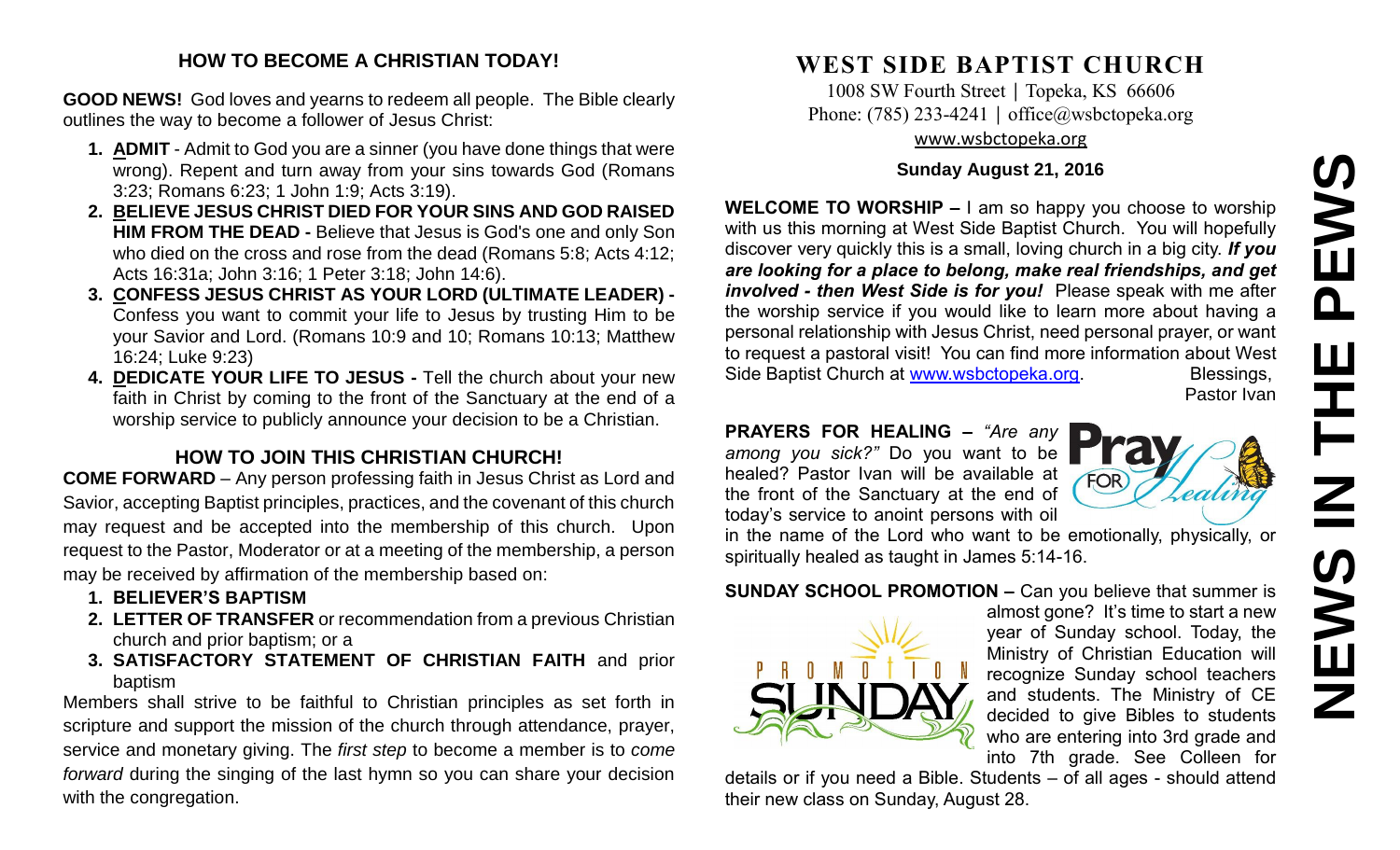**ABCUSA 2017 BIENNIAL – Save the Date!** Go with the Greuter family to the American Baptist Churches Biennial Mission Summit in Portland, Oregon, next year - June 30 to July 2, 2017. A number of exciting events occur before and after the official Mission Summit dates - so plan to come for the full event!



#### [www.americanbaptists2017.com](http://www.americanbaptists2017.com/)

**AMAZONSMILE -** Shop on AmazonSmile (https://smile.amazon.com) Select



"West Side Baptist Church Topeka Kansas" as your charity of choice, and Amazon donates 0.5% of the price of your eligible AmazonSmile purchases to the church. Support West Side Baptist Church by

starting your shopping at smile.amazon.com.

**BIBLE STUDY (Wednesday Mornings) -** Pastor Ivan will begin a new, free, in-depth study of the Book of Romans on Wednesdays at 10:30 am at West Side Baptist Church. No exams or quizzes, but you can ask questions! No prior knowledge of the Bible needed to join this ecumenical group. Join us!

**CHOIR REHEARSALS FOR WORSHIP IN THE PARK** – The annual, ecumenical worship service in Gage Park will be on **Sunday, September 18 this year**. The churches – Central Congregational Church, Gage Park Baptist Church, Potwin Presbyterian, and West Side Christian Church - are joining their choirs to provide special music throughout the service.

Due to the number of songs they are to learn, we will be rehearsing together throughout the summer. We are hopeful that choir members from all the churches will be able to attend many of the rehearsals shown below.

- Wed, August 24:  $6:00 8:00$  pm
- Sat, August 27: 1:30 3:30 pm
- Wed, August 31: 6:00 8:00 pm



# **WEEKLY CALENDAR**

#### **SUNDAY, August 21**

 8:00 am Partners in Prayer (S) 9:15 am Sunday school for all ages 10:30 am Worship (S) 4:00 pm Bible Study – Experiencing God (HH)

# **MONDAY, AUGUST 22**

9:00 – 11:00 am Baby Closet Ministry 6:00 pm Capital City Men's Chorus (FH) 6:00 pm DAR Meeting (HH)

**TUESDAY, August 23**

# **WEDNESDAY, AUGUST 24**

# **THURSDAY, AUGUST 25**

**SATURDAY, AUGUST 27**

### **SUNDAY, AUGUST 28**

10:30 am Worship (S)

**7:15 pm Cutreach Meeting (HH)** 

 10:30 am Bible Study (HH) 5:00 - 7:00 pm Baby Closet Ministry 7:00 pm Choir Practice (S)

1:00 – 3:00 pm Baby Closet Ministry 6:30 pm Neighborhood Improvement Assoc (HH)

**FRIDAY, AUGUST 26 PASTOR'S DAY OFF**

1:30 pm Choir Practice (S)

 8:00 am Partners in Prayer (S) 9:15 am Sunday school for all ages 4:00 pm Bible Study – Experiencing God (HH)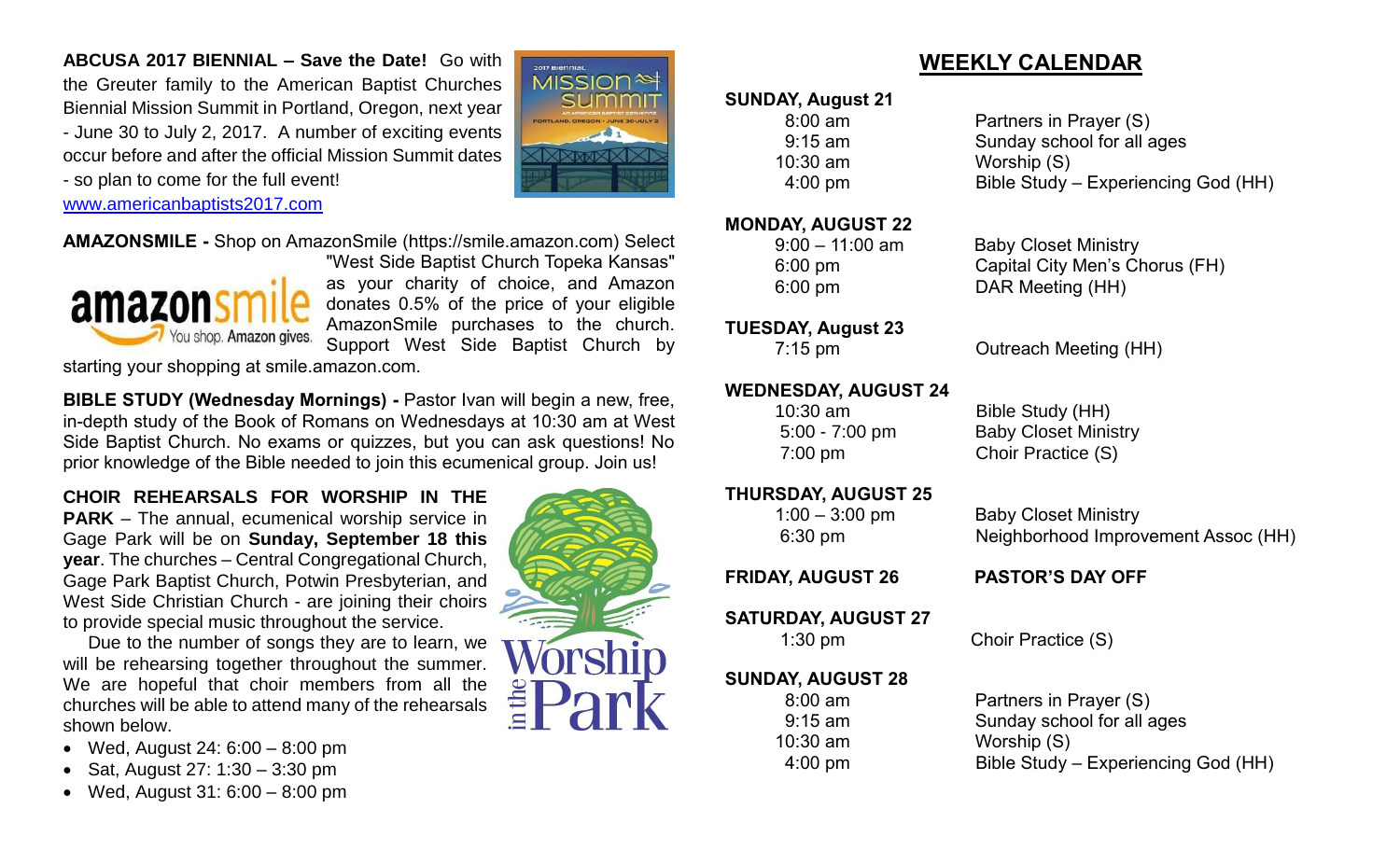**NE AREA CHURCHES AND CHURCH MEMBERS -** The annual meeting for the Northeast Area (Baptist Association) will be held at West Side Baptist Church, 1008 SW 4<sup>th</sup> St., Topeka, KS., on **Sunday, September 11, 2016**. This time together will include something for the



entire family. **Registration (no cost) will start at 2:30 P.M. with refreshments and the program will begin at 3:00 P.M and dinner at 5:00 pm.** 

This will be a time of fellowship, music and an opportunity to hear from the Rev. Nathan Marsh, Associate Executive Minister, as well as to participate in conversations around topics of interest to the local church. Other elements of the afternoon will include a short business session, singing and special music provided by the Ladies Ensemble from First Baptist Church, Leavenworth, KS. I know you will be blessed by their ministry of music. To conclude the annual meeting, the youth of West Side Baptist Church will provide a meal for a free-will offering fundraiser.

Separate programming will be led by members of West Side Baptist Church for the following age groups: newborn-K, children (grades 1-6) and youth (grades 7-12).

In order to provide the nursery, children and youth leaders with preparation numbers and for the youth to know approximate food amounts, we need advance registrations. Please contact me at 913-727-2232, 913-689-8460 or [Pchiles@kc.rr.com](mailto:Pchiles@kc.rr.com) no later than Monday, September 5.

The Northeast Area Executive Committee voted to support the Baby Closet ministry of West Side Baptist Church as a mini-project. If you would like to participate, please bring baby wipes and/or diapers (size 5). Donations of money are also welcome. We are supporting this ministry in lieu of taking an offering.

The Rev. Phil Childs, Area Moderator

**DILLONS COMMUNITY REWARDS -** West Side Baptist Church (**#63996**) is now enrolled in **the Dillons Community Rewards program.** If you shop at Dillons for your groceries, you can select West Side Baptist Church to receive a small donation from Dillons based



on the dollars you spend. **Thank you. See Brice or Pastor for help.**

**EXPERIENCING GOD (SUNDAY EVENING BIBLE STUDY) –** We only have two more sessions for the Experiencing God bible study on Sunday at 4:00 pm in Holmer Hall. There will be no Bible Study on September 4 (Labor Day Weekend) or September 11 (NE Area Meeting). Pastor will begin a new Sunday evening Bible study on September 18 at 4:00 pm in Holmer Hall.

**NEW NURSERY WORKER** – Help the staff welcome our newest member, **Nursery Supervisor, Tondra Herrington**. Tondra has extensive experience as a child care worker in Topeka. She will work with Trena Ansell and other volunteers on Sundays, Wednesdays, and other scheduled times to care for children in the nursery. Please stop by the nursery to welcome her to West Side Baptist Church.

**NEWSLETTER** – **PICK UP a copy of the August "The Witness" newsletter.** Articles and updates for the **September** newsletter are due on **Wednesday, August 24 at 12:00 noon**. Send articles, news, testimonials, poetry, etc. to Lynda Cokeley at [office@wsbctopeka.org.](mailto:office@wsbctopeka.org) "The Witness" calendar and newsletter will be printed for distribution on Sunday, August 28.

**OUTREACH COMMITTEE –** The Outreach and Evangelism Committee will meet on every fourth **Tuesday of the month at 7:15 p.m. in Holmer Hall (Parlor)**. See Mark Calloway, Coordinator, for agenda and details.



**PACK THE BACKPACKS** - Again this year, the Outreach Ministry will collect school supplies and purchase backpacks for kids at Meadows School. We will have a list of items in need on the bulletin board outside the office. We also will be collecting mittens and gloves as well. Place your donations on or under the Christmas

Tree in the sanctuary. See Mark Calloway for details.